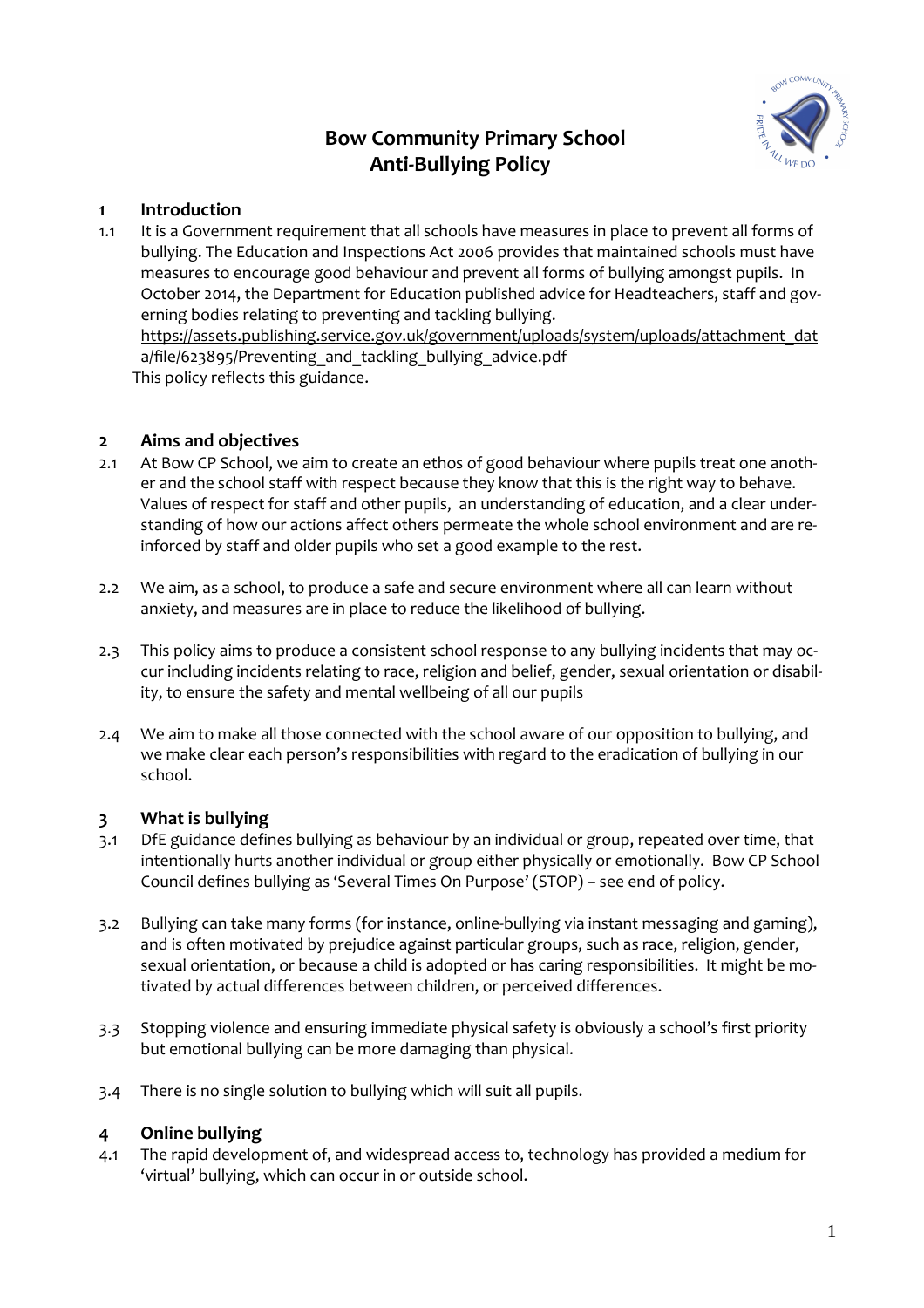4.2 Online bullying is a different form of bullying and can happen at all times of the day, with a potentially bigger audience, and more accessories as people forward content at the click of a button. Bullies will often use a range of social media sites to perpetuate bullying behaviour.

#### **5 Bullying outside school premises**

- 5.1 Teachers have the power to discipline pupils for misbehaving outside the school premises "to such an extent as is reasonable". This can relate to any bullying incidents occurring anywhere off the school premises, such as on school or public transport, outside local shops or in a town or village centre.
- 5.2 Where bullying outside school is reported to school staff, it should be investigated and acted on, either by a teacher or the Head teacher, dependent upon the nature of the incident or the availability of the appropriate member of staff. The Headteacher should also consider whether it is appropriate to notify the police or anti-social behaviour coordinator in their local authority of the action taken against a pupil. The investigation may take several days, but we would aim to get back to you within 5 working days.
- 5.3 If the misbehaviour could be criminal or poses a serious threat to a member of the public, the police should always be informed.
- 5.4 In all cases of misbehaviour or bullying the teacher can only discipline the pupil on school premises or elsewhere when the pupil is under the lawful control of the staff member.

#### **6 The role of pupils**

- 6.1 Pupils are expected to treat one another and staff members with respect.
- 6.2 Pupils should have an understanding of the value of education and a clear understanding of how our actions affect others – this is reinforced by modelled good behaviour from other pupils and school staff.
- 6.3 Pupils are encouraged to tell anybody they trust if they feel they are being bullied. If the bullying continues, they must keep on letting people know.
- 6.4 Pupils are invited to tell us their views about a range of school issues, including bullying, throughout the year as part of the Relationship and Sex Education (RSE curriculum), during assemblies and within Anti bullying week.
- 6.5 Pupils contribute to the school ethos of anti-bullying by preparing and delivering to pupils within the school their own Code of Conduct (see attached).
- 6.6 Our School Council looks at the Anti-bullying policy on an annual basis.

#### **7 The role of staff**

- 7.1 School staff work proactively to gain all relevant information about issues between pupils, where a concern has been raised.
- 7.2 School staff work together to develop strategies to prevent bullying occurring in the first place – such as using assemblies, RSE curriculum, dedicated events or projects to talk about issues of difference. The content of such will be determined by the staff that are able to determine what will work best for the pupils in their class.
- 7.3 The ethos of good behaviour is modelled and upheld by all staff and older pupils in the school. As such this good model of behaviour is used as a model of expected behaviour for all pupils.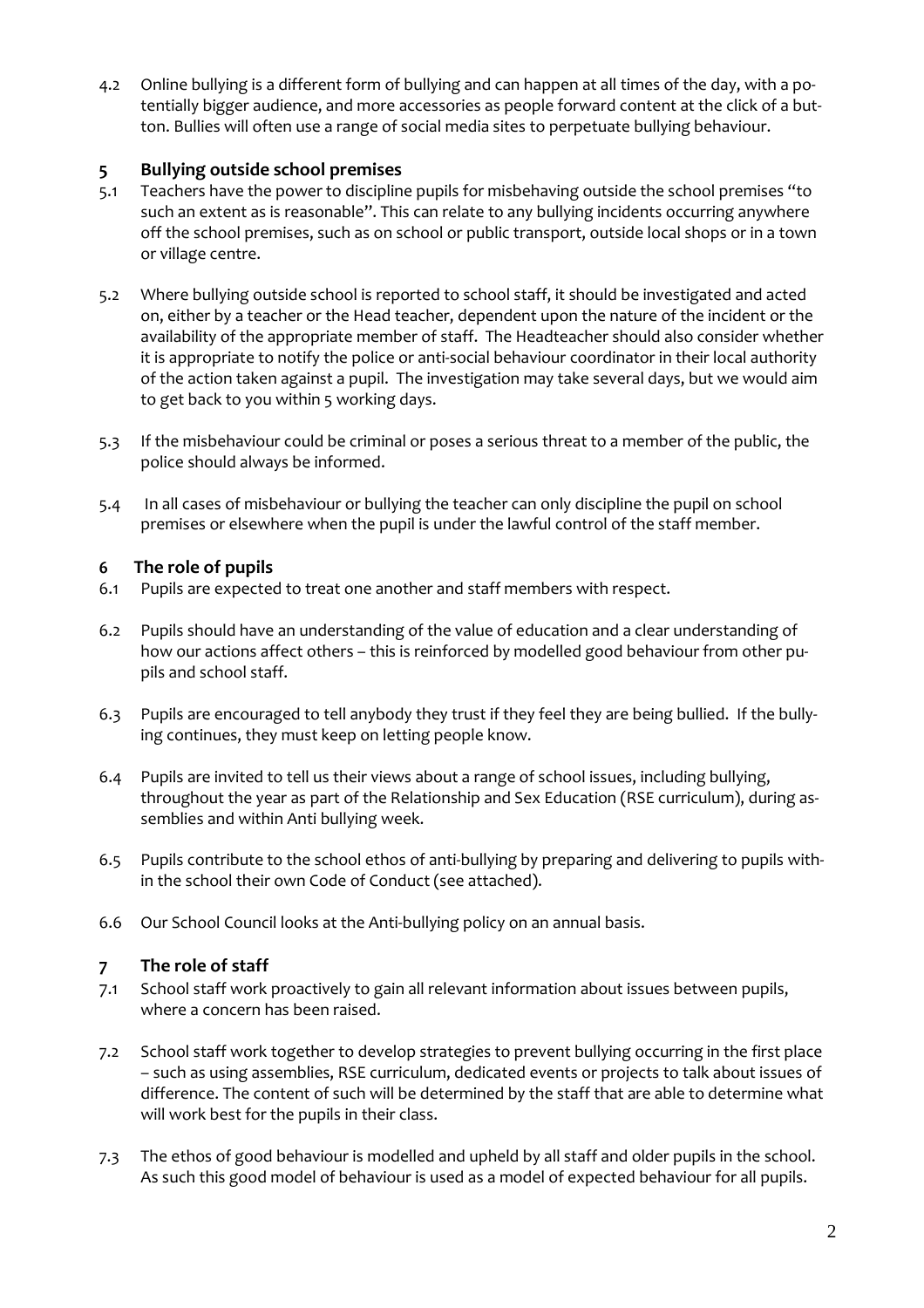Pupils then know how to treat one another and school staff with respect, because they know that this is the right way to behave.

- 7.4 All the staff in our school take all forms of bullying seriously and seek to prevent it from taking place.
- 7.5 If a teacher witnesses an act of bullying, they will either investigate it themselves or refer it to the child's class teacher. In the first instance the staff member will investigate the allegations by removing the victim from the classroom and talking to them. The incident and subsequent actions will then be placed on the electronic Child Protection Online Monitoring System (CPOMS). If the nature of the incident is serious, then it will be reported to the Headteacher straight away.
- 7.6 To try and unpick what has happened it is usual for the teacher to then talk to the perpetrator to determine further events.
- 7.7 In instances where the victim and the bully's stories differ, both victim and bully will be asked about other children that were present at the time of the incident. Other children will then be removed from the classroom and asked for their version of events, in a bid to clarify the situation.
- 7.8 Teachers and support staff do all they can to support the child who is being bullied. If a child is being bullied or bullying, then, after consultation with the Headteacher, the teacher informs the parents of the children involved.
- 7.9 Every member of staff has a log-on to CPOMS, whereby staff can record an incident of bullying (both in and out of class). This is then circulated to all safeguarding officers.
- 7.10 We also record incidents that occur near the school, or on the children's way between school and home. An adult, who witnesses an act of bullying, should report it to a member of staff, who will record it on CPOMS, which is circulated to all safeguarding officers.
- 7.11 When any bullying takes place between members of a class, the teacher will deal with the issue immediately. This may involve counselling and support for the victim of the bullying, and punishment for the child who has carried out the bullying. Time is spent talking to the child who has bullied: explaining why his /her action was wrong and that child is encouraged to change his/her behaviour in future.
- 7.12 If a child is repeatedly involved in bullying other children, we inform the Headteacher and the special needs coordinator. We then invite the child's parents into the school to discuss the situation. In more extreme cases, for example where these initial discussions have proven ineffective, the Headteacher may contact external support agencies, such as the Behaviour Support Team.
- 7.13 Depending upon the nature of the act of bullying, the perpetrator may be excluded from school for a fixed period of time. Parents will be written to and notified and the appropriate member of the governing body will also be informed.
- 7.14 Following a period of fixed exclusion, the child and parents will be offered a reintegration meeting before returning to school.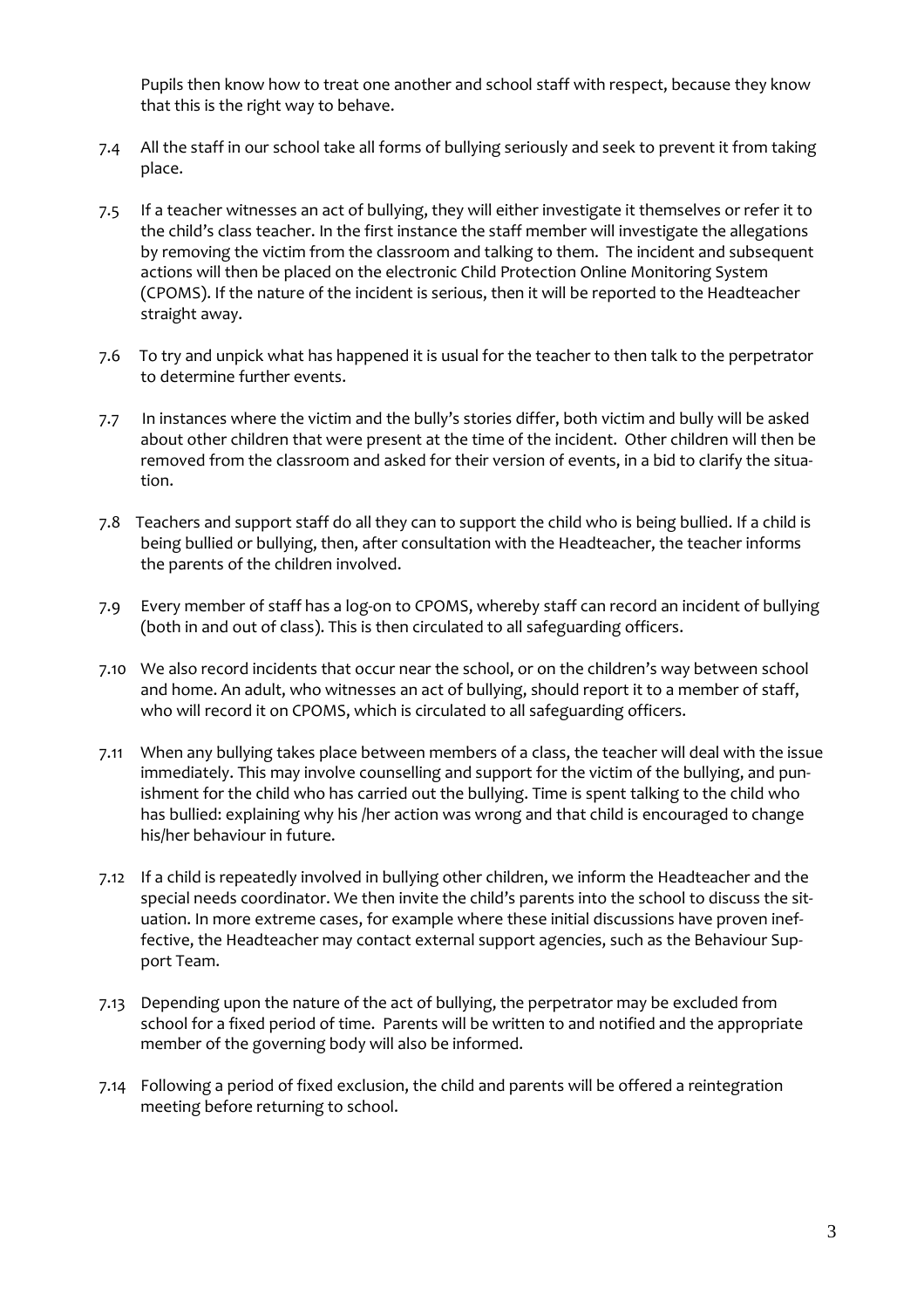#### **8 The role of the Headteacher**

- 8.1 The Headteacher works alongside the two safeguarding governors, who monitor the number of incidents on a half-termly basis. This action is then recorded in the governor minutes.
- 8.2 It is the responsibility of the Headteacher to implement the school anti-bullying strategy, and to ensure that all staff (both teaching and non-teaching) are aware of the school policy and know how to identify and deal with incidents of bullying.
- 8.3 The Headteacher reinforces the ethos of the school, so that all children know that bullying is wrong, and that it is unacceptable behaviour in this school. The Headteacher draws the attention of children to this fact at suitable moments. For example, if an incident occurs, the Headteacher may decide to use an assembly as the forum in which to discuss with other children why this behaviour was wrong, and why a pupil is being disciplined.
- 8.4 The Headteacher ensures that all staff, including lunchtime staff, receives sufficient training to be equipped to identify and deal with all incidents of bullying.
- 8.5 The Headteacher sets the school climate of mutual support and praise for success, so making bullying less likely. When children feel they are important and belong to a friendly and welcoming school, bullying is far less likely to be part of their behaviour.
- 8.6 There may be instances where the class teacher is unavailable to deal with an incident, or the nature of the incident requires the Headteacher to investigate the events. In this case the Headteacher will follow the procedure outlined in points 7.6, 7.7 and 7.8. This may lead to further actions being taken such as those outlined in 7.13 and 7.14.

#### **9 The role of governors**

- 9.1 The governing body supports the Headteacher in all attempts to eliminate bullying from our school. The governing body will not condone any bullying at all in our school, and any incidents of bullying that do occur will be taken very seriously, and dealt with appropriately.
- 9.2 The governing body monitors incidents of bullying that do occur, and reviews the effectiveness of this policy regularly. The governors require the Headteacher to keep accurate records of all incidents of bullying, and to report to the governors on request about the effectiveness of school anti-bullying strategies.
- 9.3 A parent who is dissatisfied with the way the school has dealt with a bullying incident can ask the chair of governors to look into the matter. The governing body responds within ten days to any request from a parent to investigate incidents of bullying. In all cases the governing body notifies the Headteacher, and asks him/her to conduct an investigation into the case, and to report back to a representative of the governing body.

#### **10 The role of parents / carers**

- 10.1 Parents, who are concerned that their child might be being bullied, or who suspect that their child may be the perpetrator of bullying, should contact their child's class teacher immediately.
- 10.2 If you believe that your child is a victim of online bullying, there is advice from the government about what to do.

https://assets.publishing.service.gov.uk/government/uploads/system/uploads/attachment\_dat a/file/444865/Advice\_for\_parents\_on\_cyberbullying.pdf

10.3 The class teacher may set up a meeting for the parents of the bullied child to attend, so that they can discuss their concerns further. A record of this meeting will be made along with any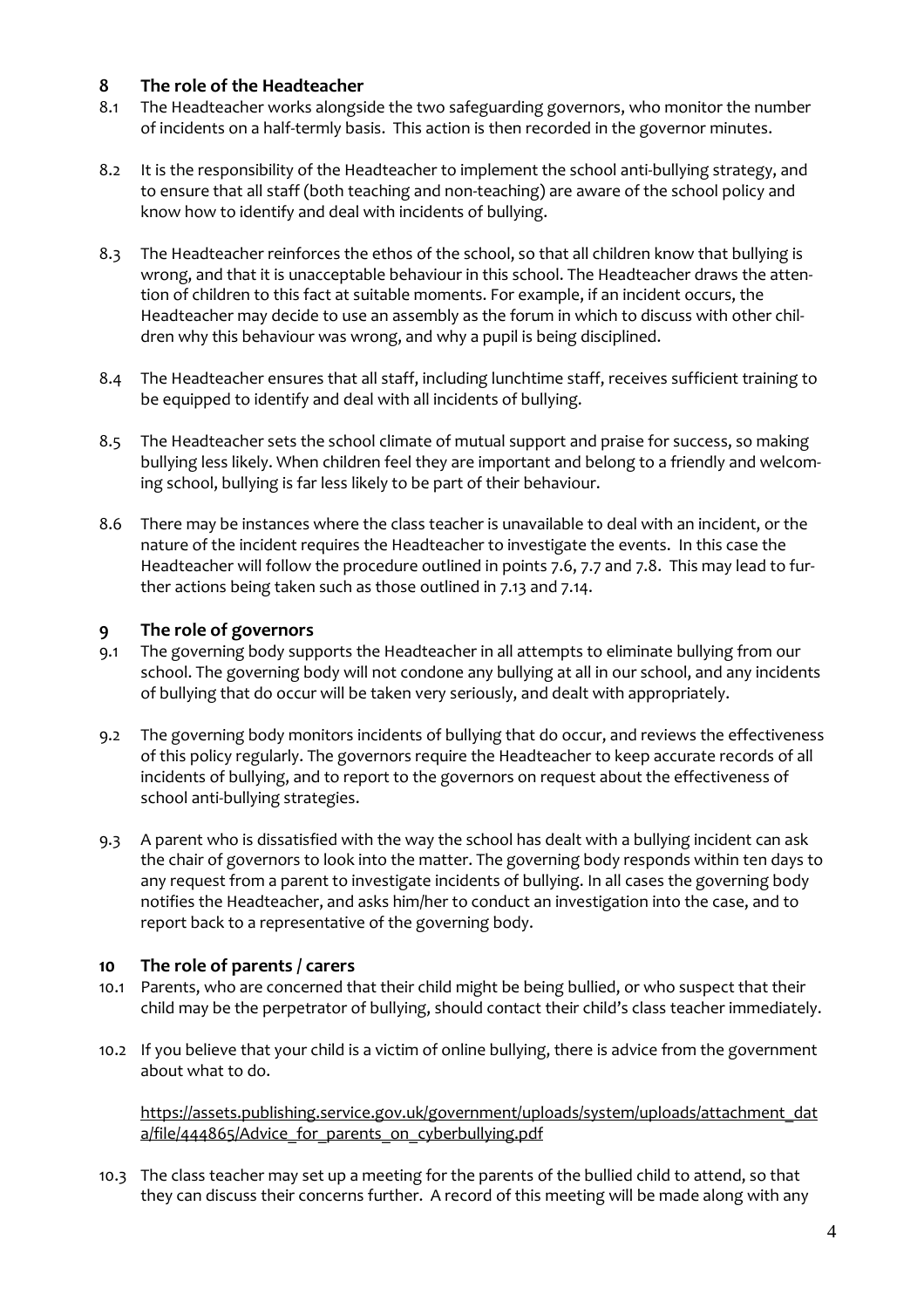actions that have been discussed; a copy of this will be given to parents and the meeting noted on CPOMS.

- 10.4 If the parents are not satisfied with the response from the class teacher, they should contact the Headteacher, where a further meeting may need to be set up. The class teacher will be invited, along with parents, so that the particular issue can be discussed in further detail, along with any actions that have been implemented and a discussion as to how best to proceed to resolve the issue.
- 10.5 If they remain dissatisfied, they should follow the school's complaints procedure, as detailed on the school web site.
- 10.6 Parents have a responsibility to support the school's anti-bullying policy, actively encouraging their child to be a positive member of the school.

#### **11 Monitoring and review**

- 11.1 Incidents of bullying are monitored on a day-to-day basis by the Headteacher, who reports to governors on a half-termly basis, any incidents that may have arisen. The efficacy of the policy is also monitored in light of changing circumstances, for instance increase mobile phone usage, internet access and so on.
- 11.2 This anti-bullying policy is the governors' responsibility. They review its effectiveness annually via analysis of parent questionnaires, examining CPOMS for bullying incidents, and by discussion with the Headteacher. Governors analyse information for patterns of people, places or groups. They look out in particular for racist bullying, or bullying directed at children with disabilities or special educational needs.
- 11.3 This policy will be reviewed in two years time, or earlier if necessary.

#### Anti-Bullying Policy Amendments

- March 2015 Amendments made to sections 7 & 8, the role of staff and the role of Headteacher, with reference to clearer explanations of the procedure.
- February 2017 Amendments made to the policy around CPOMS and its use in sections, 7, 8 and 10.
- February 2019 Amendments made to 1.1 hyper link inserted; 3.1 insertion of school council definition; 4.2, enhancement of definition; 7.3, moved into 7.2 as a continuation; 10.2 inserted with a hyperlink for parents
- February 2021 Amendments made to 2.3 insertion of mental well-being; 7.13 inserted to make links with Behaviour policy and exclusion; 7.14 inserted to make links with behaviour policy and reintegration meeting; 8.6 amended to include references to 7.13 & 7.14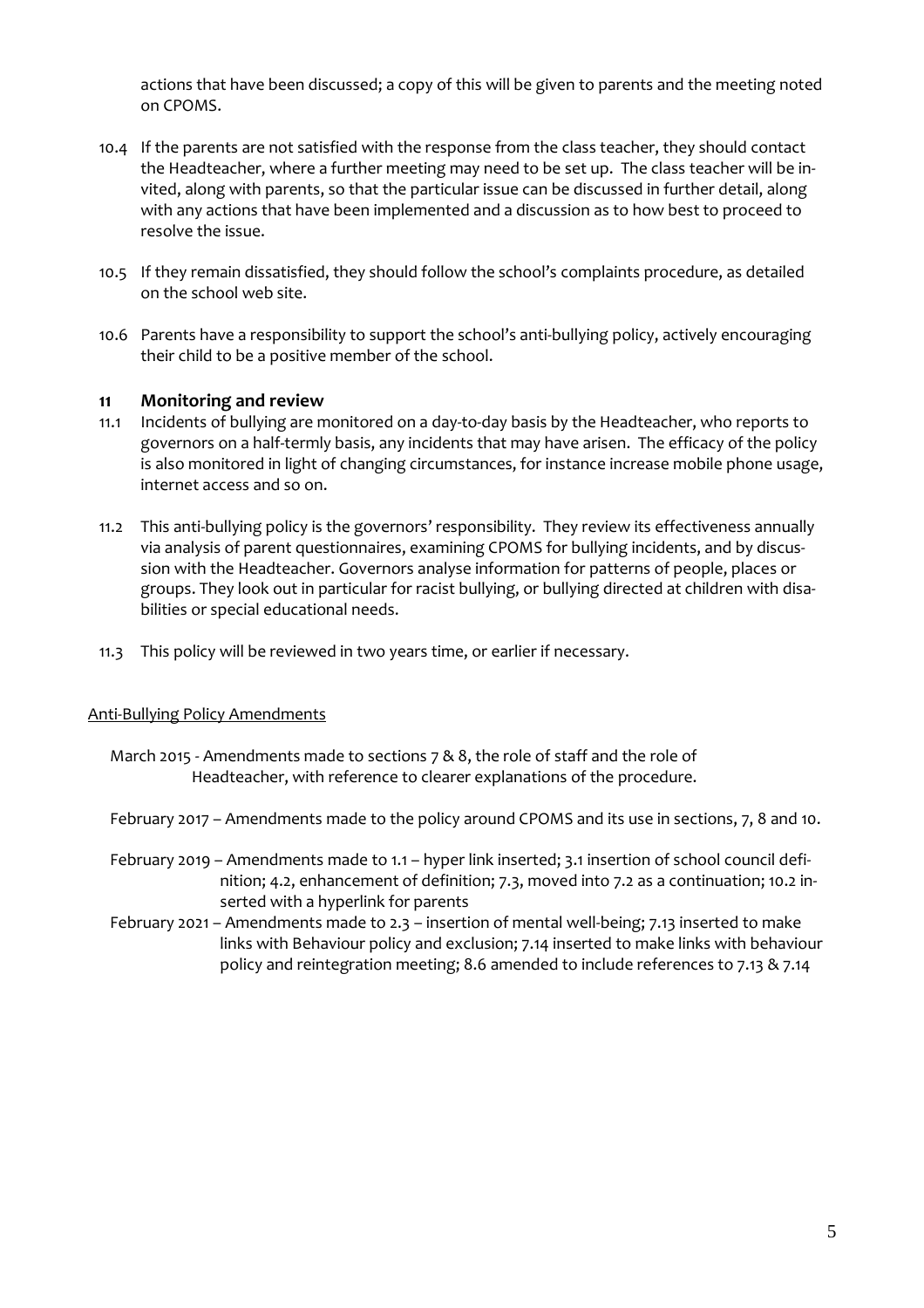## **Bow School Council Anti Bullying Code of Conduct**

# What are the signs of bullying?

- Crying
- Sat alone
- Frustration/anger
- Not coming to school/afraid to come into school
- Someone who's nervous
- Hiding somewhere

# What is bullying?

- Several
- Times
- $\cdot$  On
- Purpose

## What does bullying look like?

- Name calling
- Swearing
- Gossiping/rumours
- Physical abuse (punching, kicking)
- Cyber bullying
- Racism
- Copying
- Leaving someone out of a game
- Telling someone's work is bad
- Insulting someone's family
- Stalking/spying

## What can we do?

- Start
- Telling
- Other
- People